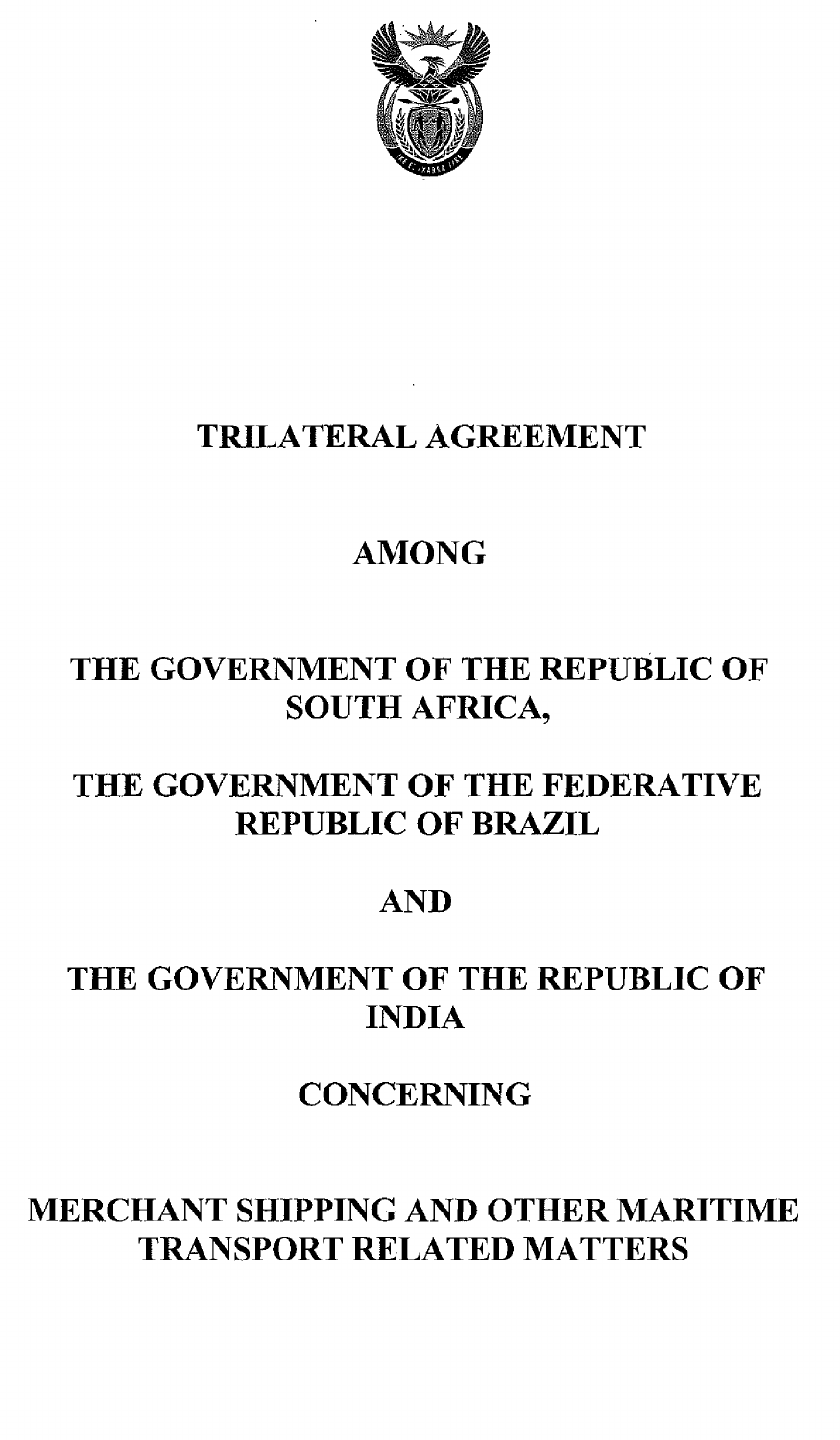#### **CONTENTS**

#### **ARTICLE**

- I. DEFINITIONS
- II. SCOPE
- III. DEVELOPMENT AND CO-OPERATION
- IV. TREATMENT TO BE ACCORDED TO VESSELS AT PORTS<br>V. ENVIRONMENTAL PROTECTION
- **ENVIRONMENTAL PROTECTION**
- VI. RECOGNITION OF DOCUMENTS
- VII. DOMESTIC LAW
- VIII. RIGHTS OF TRANSIT AND STAY OF CREW MEMBERS
- IX. SPECIAL OBLIGATION WITH RESPECT TO CALLING VESSELS
- X. VESSELS IN DISTRESS
- XI. MARITIME LIAISON COMMITTEE
- XII. CONSULTATIONS AND SETTLEMENT OF DISPUTES
- XIII. PAYMENT OF CHARGES AND DUES
- XIV. AMENDMENTS
- XV. ENTRY INTO FORCE
- XVI. DURATION AND TERMINATION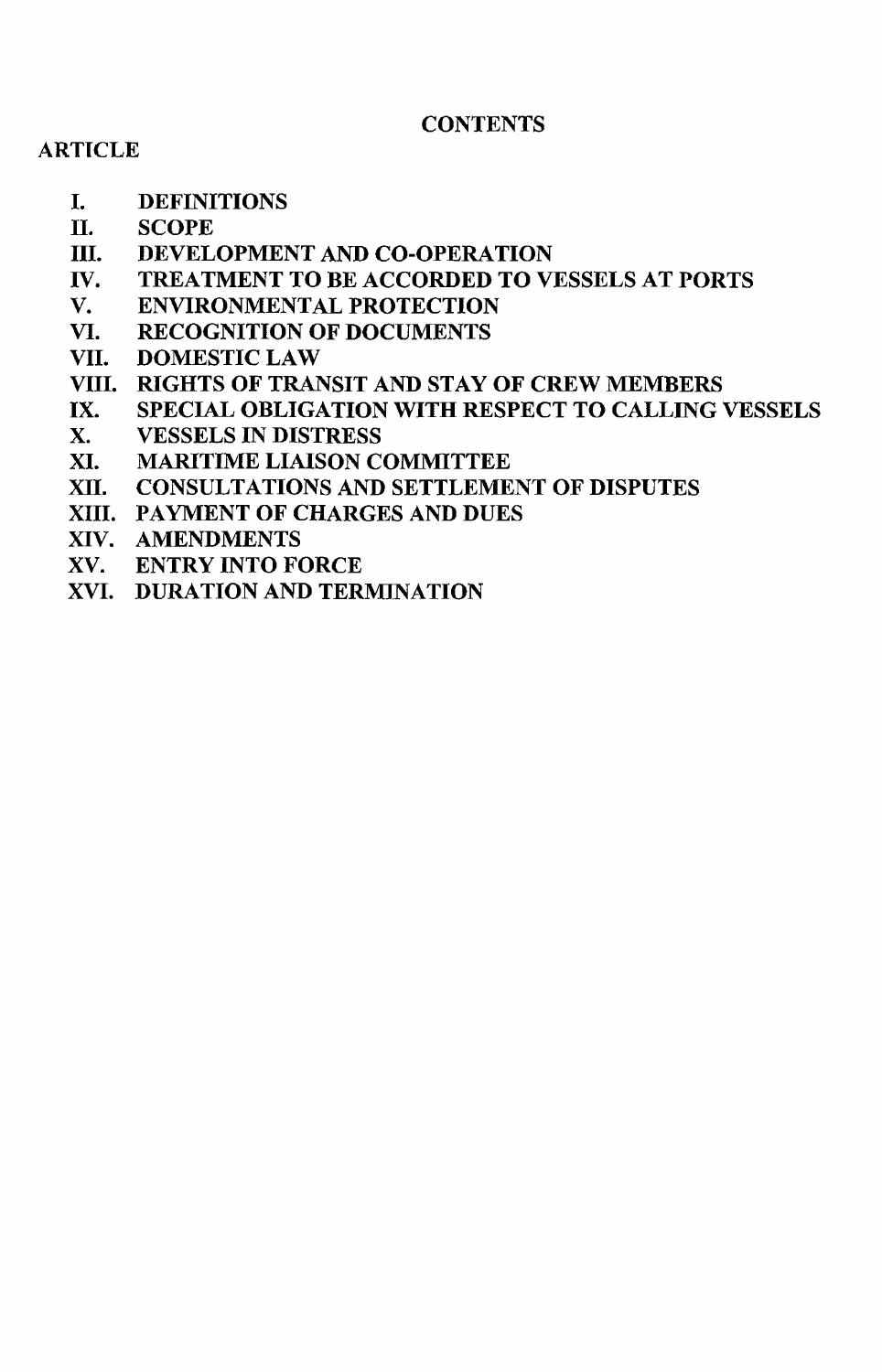#### **PREAMBLE**

The Government of the Republic of South Africa, the Government of the Federative Republic of Brazil and the Government of the Republic of India (hereinafter jointly referred to as the "Parties", and in singular as a "Party");

**CONSCIOUS** of the friendly relations existing among the Parties;

**DESIROUS** of establishing effective co-operation among the three countries on the basis of their well known interest for their national sovereignty and respect for principles of international law and sovereign equality of States;

**CONVINCED** that the strengthening and development of relations in merchant shipping and maritime transport matters will contribute to the growth of trilateral economic and commercial relations among the three countries;

**HEREBY AGREE** as follows:

#### **ARTICLE I DEFINITIONS**

In this Agreement unless the context otherwise indicates-

- (a) "competent authority" means-
	- (i) in respect of the Government of the Republic of India, the Minister of Shipping, Road Transport and Highways or officials vested with all or part of his or her powers;
	- (ii) in respect of the Government of the Federative Republic of Brazil, the National Agency for Waterway Transportation (ANTAQ), in accordance with the guidelines established by the Ministry of Transport;
	- (iii) in respect of the Government of the Republic of South Africa, the Minister of Transport, Public Entities or officials vested with all or part of his or her powers.
- (b) "domestic law" means the national law of the country of a Party and including statutes, regulations, bye-laws and common law etc.
- (c) "member of crew of the vessel" means the Master and any person employed aboard the vessel during a voyage in the performance of functions related to the management, operation and maintenance of the vessel and any other person whose name appears on the crew list of that vessel.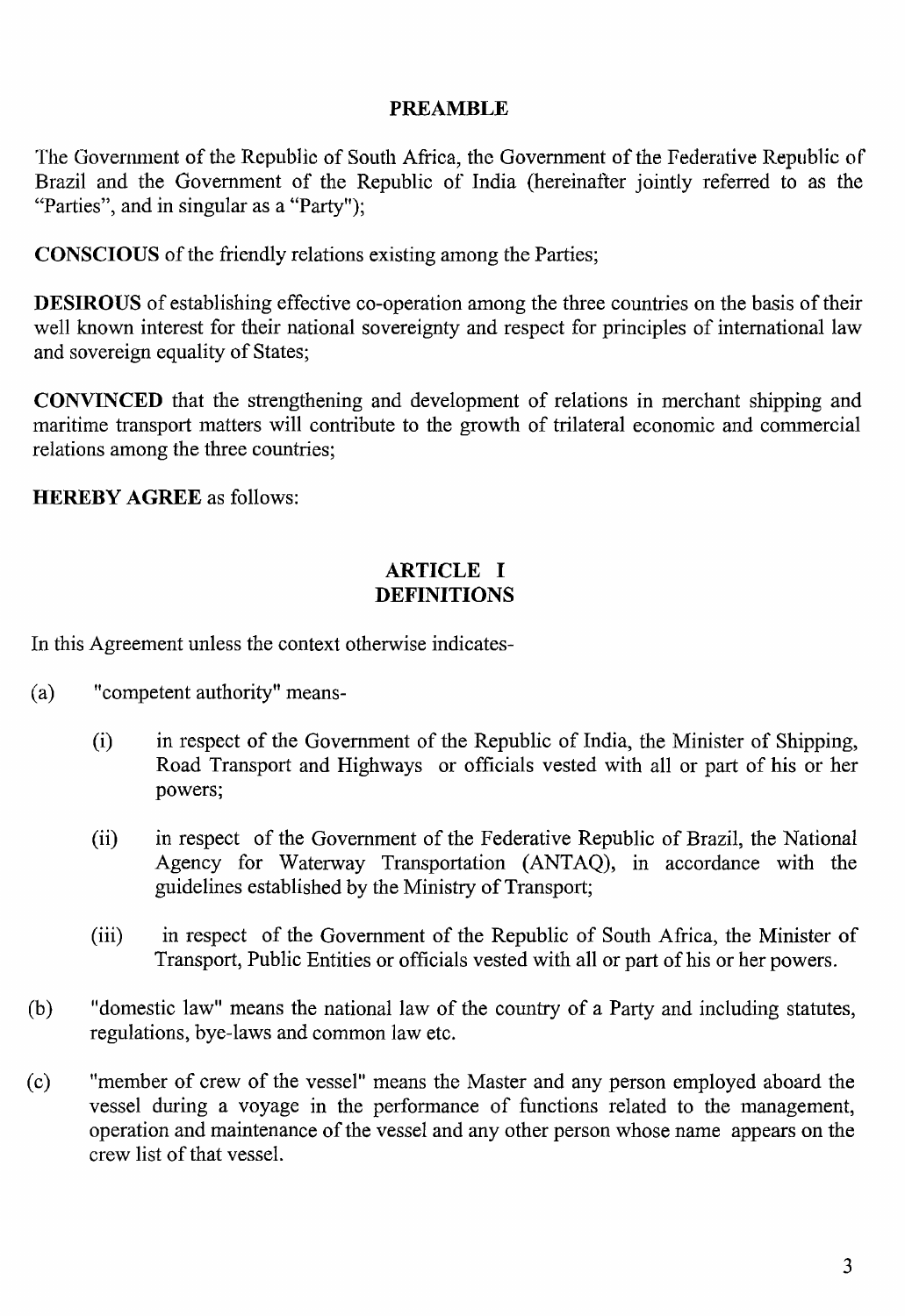- (d) "National Shipping Company" means any shipping company registered with the competent maritime authority of each Party.
- (e) "vessel" and "vessel of a Party" means any merchant vessel registered as such in the shipping register of that Party and flying its flag in accordance with its domestic law, but does not include -
	- (i) vessels exclusively used by the Armed Forces; and any vessel not used in commercial activities;
	- (ii) vessels used for hydrographic, oceanographic and scientific research and survey;
	- (iii) vessels destined for cabotage between the ports of each Party;
	- (iv) vessels used for inland waterway navigation;
	- (v) vessels destined for providing port and beach services, including pilotage, towing, assistance and rescue at sea;

(vi)fishing boats;<br>(vii) tourism

tourism vessels.

#### ARTICLE II **SCOPE**

- (1) This Agreement is applicable to the international maritime transport of goods between the ports of the Parties subject to the internal legislations of the Parties and is not applicable to:
- (a) cabotage and inland waterway transport;
- (b) the activities and transport of cargo that, according to the legislation of each country, are reserved for its own national shipping companies or citizens, especially including cabotage traffic, rescue, towage and other port services;
- (c) pilotage legislation and regulations, compulsory to foreign ships; and
- (d) legislation and regulations concerning the collection of the Lighthouse Use Tariff;
	- (2) The provisions of this Agreement shall not impede third-flag vessels to participate in the international transport of goods between the ports of the Parties.
	- (3) The maritime transport of goods among the Parties, shall be accomplished on the basis of the principles of free, equal, and non-discriminatory access to cargoes subject to domestic laws and prevailing domestic practices.
	- (4) In the maritime transport referred to in the above paragraph, the freight and its conditions shall be freely negotiated between shipping service providers and users.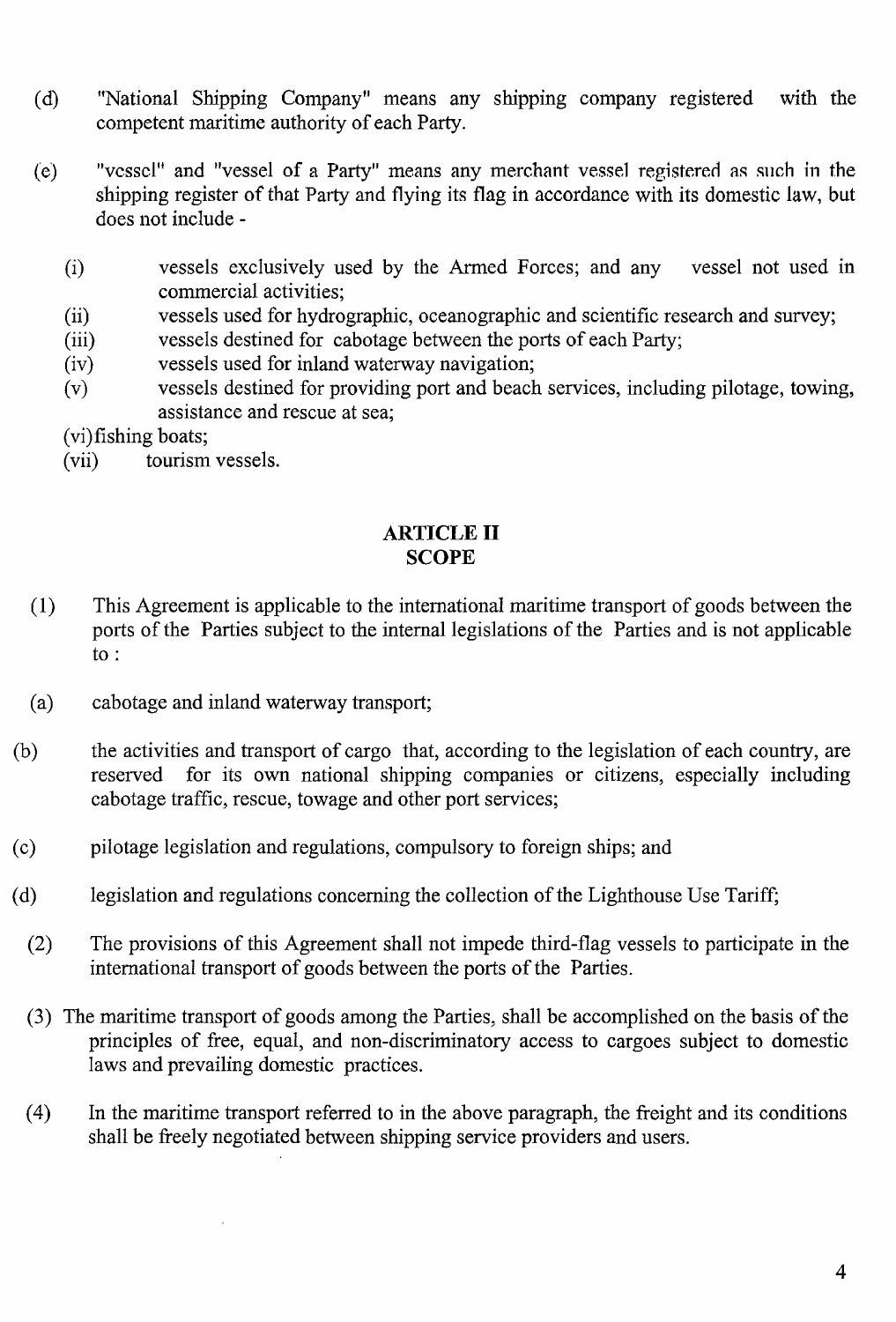#### ARTICLE III DEVELOPMENT AND CO-OPERATION

- $(1)$  The Parties shall co-operate with each other to develop a mutually beneficial relationship in the field of Merchant Shipping and other related maritime matters on the basis of sovereign equality and reciprocity.
- (2) The Parties shall-
- (a) encourage and facilitate the development of maritime relationship between their shipping organizations and enterprises and also co-operate very closely in the task of enhancing and stimulating the steady growth of maritime traffic among their countries.
- (b) encourage and facilitate the exchange and training of staff and students from various maritime establishments such as Maritime Educational Institutions.
- (c) encourage and facilitate the exchange of information necessary for accelerating and facilitating the flow of commercial goods at sea and at port and encourage the strengthening of the co-operation between merchant fleets, subject to the provisions of the respective domestic laws concerning tax secrecy.
- (d) strive to eliminate obstructions and other conditions tending to prevent the development of mutual maritime co-operation.
- (e) encourage and/or facilitate their private sector to collaborate with each other in the field of maritime transportation and other related maritime matters.

#### ARTICLE IV TREATNIENT TO BE ACCORDED TO VESSELS AT PORTS

- (1) A Party shall, subject to the domestic law in force in its country, accord vessels of the other Party in its ports the same treatment as is accorded to its own vessels in matters of access to ports, freedom to enter, remain in and leave port, use of port facilities and all other facilities ensured by it in connection with navigation and commercial operations of the vessels.
- (2) Each Party shall grant to the vessels of the other Party the non-discriminatory treatment in respect of port dues and charges.
- (3) The Parties shall, within the framework of the domestic law in force in their countries, make every effort to reduce as far as possible, the tum-around time of vessels in their ports and simplify compliance with the administrative, customs and health formalities in force in these ports.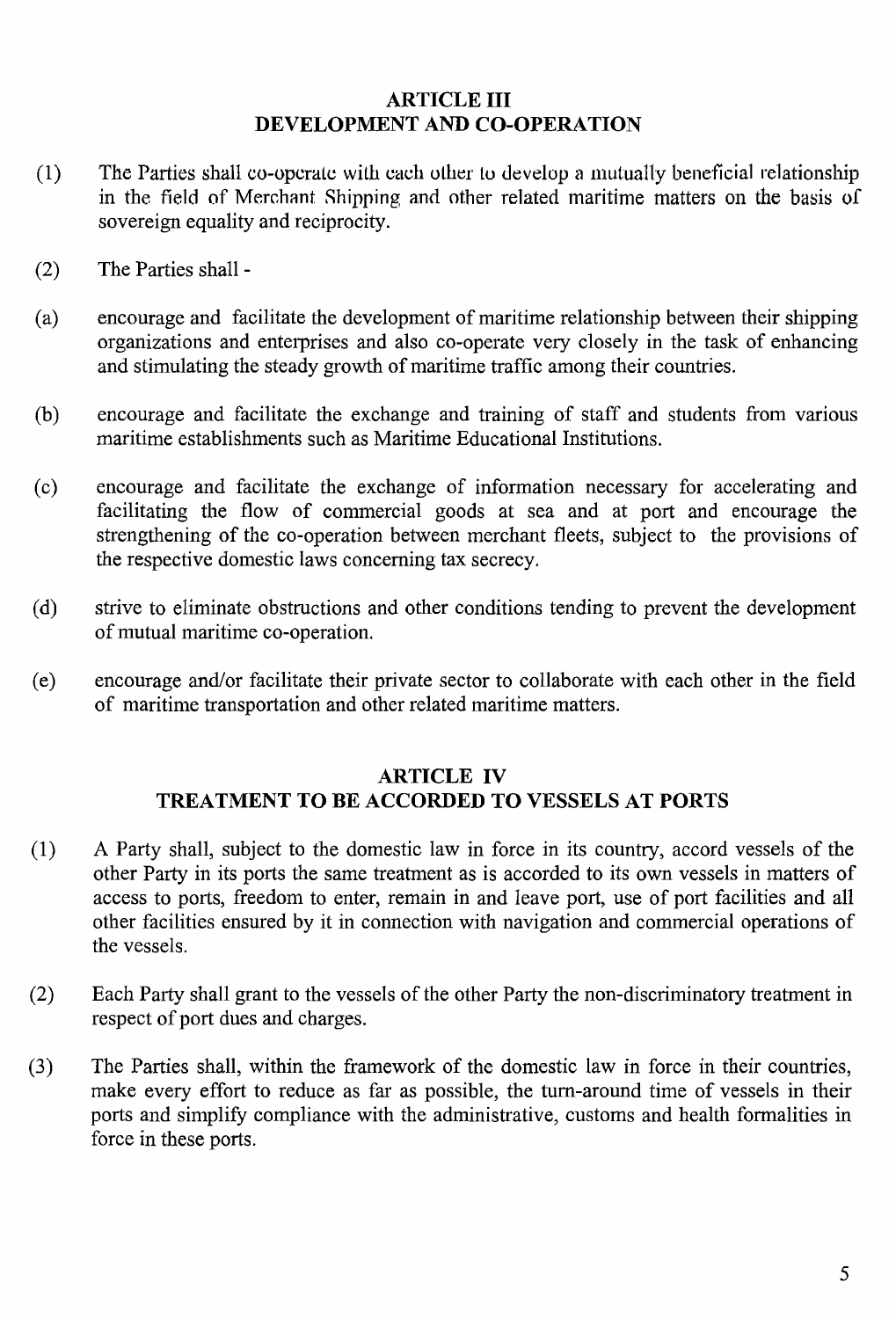- (4) The Parties agree that the provisions of all international maritime Conventions and Codes ratified and acceded to by the Parties as well as the appropriate international laws are binding among them.
- (5) The provisions of this Agreement shall not affect the rights and obligations arising from any international Agreements and Conventions, which relates to merchant shipping and other maritime transport matters acceded to by the respective Parties.
- (6) The taxation or exemption from taxation, of income and profit derived from business in the field of maritime transport within the territory of another Party shall be in accordance with the respective bilateral Agreements on Avoidance of Double Taxation.

#### **ARTICLE V ENVIRONMENTAL PROTECTION**

- (1) Vessels from the countries of the Parties shall be subject to the domestic law in force in the countries of the Parties as regards environmental protection.
- (2) The vessels from the country of each Party shall take preventive measures against causing pollution or environmental damage to territorial waters of the other Party.
- (3) In the event of any pollution or environmental damage resulting from a breach of the provisions of the paragraph (2) the defaulting vessel shall be liable under the domestic law concerned and international Conventions acceded to by the Party with respect to that pollution or environmental damage.

#### **ARTICLE VI RECOGNITION OF DOCUMENTS**

- (1) Each Party shall recognize the nationality of vessels as indicated in the ships' documents on board and issued by the Competent Maritime Authority of the other Party in accordance with the domestic law in force in its country.
- (2) The other documents on board issued or recognized by a Party shall be recognized by the other Parties with respect to the vessels of that Party.
- (3) The tonnage certificates issued by the Competent Maritime Authority of a Party shall be recognized in the harbours of the other Parties; provided that, in the event of a dispute, the competent authorities of the country in which the harbour is situated may direct a surveyor to give a ruling in accordance with domestic laws or, if necessary, in accordance with Article 12 of the IMO International Convention on Tonnage Measurement of Ships 1969.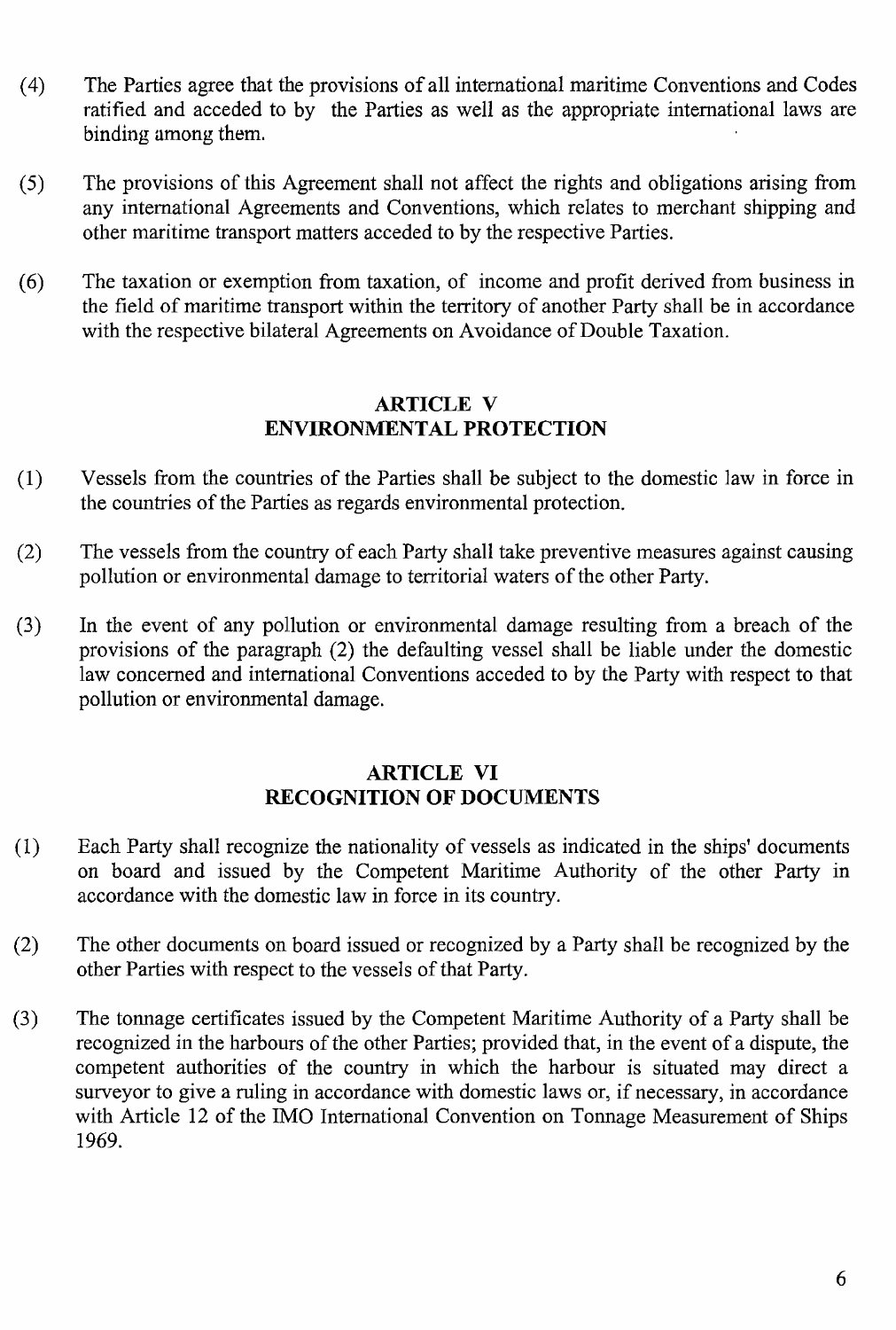(4) Each Party shall recognize the identity documents issued by the responsible authorities of the other Party to its crew mernbers. Each Party shall provide the list of such identity documents to the other Parties.

#### ARTICLE VII DOMESTIC LAW

All vessels of a Party, as well as all goods, passengers and crew members of such vessels shall, when in the territorial and internal waters of the other Party, be subject to the relevant domestic law in force in the territory of that other Party and in particular, to traffic safety, maritime security, border control and immigration, customs, foreign traffic safety, maritime security, border control and immigration, currency, health, veterinary and phytosanitary measures.

#### ARTICLE VIII RIGHTS OF TRANSIT AND STAY OF CREW MEMBERS

- (1) The crew members holding the identity documents referred to in Article VI and having a service directive to join a vessel in a port of a Party shall be entitled to the right of transit whenever he or she joins that vessel.
- (2) All persons on board except those referred to in paragraph (1) shall obtain the appropriate visa from the other Party. The Parties shall endeavor to facilitate speedy processing of the visa applications.
- (3) When a crew member on board the vessel of the Party holding the identity documents referred to in Article VI above, disembarks at a port of the other Party for health reasons, purposes of service or for other reasons recognized as valid by the responsible authorities, the latter shall give the necessary authorization for the person concerned to remain in its territory in the event of his or her hospitalization, to return to his or her country of origin or to proceed to another port of embarkation by any means of transport in accordance with the legislation and regulation applicable in the territory of the other Parties.
- (4) The domestic law in force in the countries of the Parties relating to the entry, abode, movement and removal of aliens shall remain applicable.
- (5) The Parties reserve the right to prohibit access to their respective countries to any person possessing the identity documents that they consider undesirable.
- $(6)$  A crew member of a vessel of a Party in a port of the other Party, who is in possession of a valid identity document referred to in Article VI, may disembark from his or her vessel and shall, subject to the relevant domestic law in force in the respective countries of the Parties, have access to the town where the port is situated; provided that the crew list is handed over to the responsible authority concerned, in compliance with the rules that are applicable to that port. Such persons shall comply with regulatory control both on going ashore and returning aboard the vessels.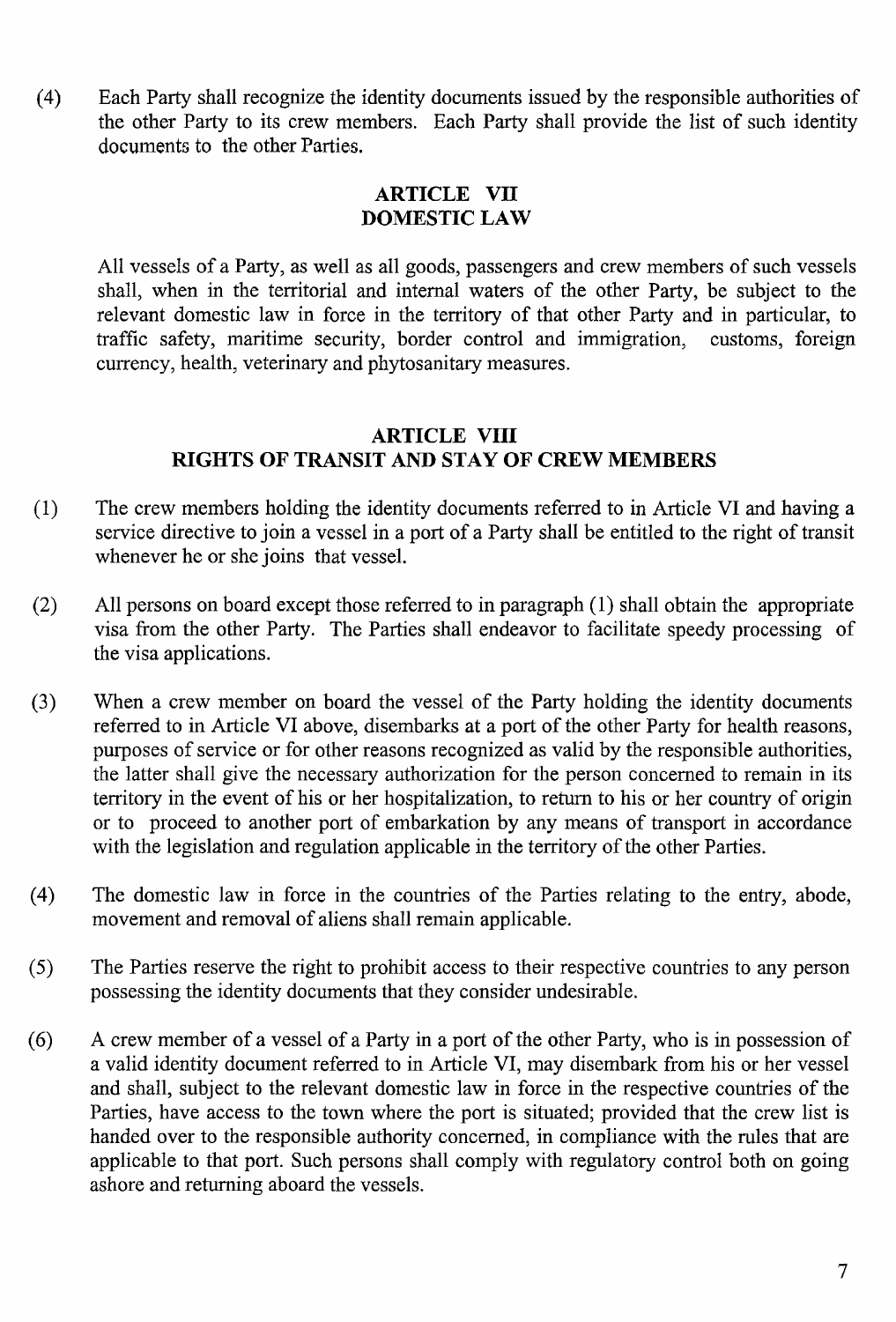- (7) All changes in the crew of a vessel shall be recorded in ship's documents with due reference to the date and reason for such a change and shall be communicated to the ports authorities of the State in whose territory the vessel is staying.
- (8) If a crime is allegedly committed against or by a national or crew member of a Party, (a) aboard a vessel of another Party or (b) on any vessel irrespective of its flag in the aboard a vessel of another Party or  $(b)$  on any vessel territorial waters of another Party; then the Party having jurisdiction shall investigate and take action promptly as per its national laws and international conventions acceded to by the Party, ensuring timely delivery of justice. The investigating Party shall fully the Party, ensuring timely delivery of justice. cooperate and also provide the investigation report and other relevant documents for the benefit of the interested Party.

### ARTICLE IX

#### SPECIAL OBLIGATION WITH RESPECT TO CALLING VESSELS

The vessels of the Parties must refrain from any act that could affect peace, order and security of the Parties as well as any activity that is not directly related to their mission.

#### ARTICLE X VESSELS IN DISTRESS

- (1) If a vessel of one Party is in distress in the Search and Rescue region of the other Party the latter shall render the same assistance and protection to such vessel as it will have rendered to its own vessels.
- (2) All goods unloaded or salvaged by one Party from a vessel in distress of the other Party, shall not be subject to Customs Duty in cases where such goods are not intended for consumption or use in the country of the first Party.

#### ARTICLE XI MARITIME LIAISON COMMITTEE

- (1) The Parties hereby establish a Maritime Liaison Committee (herein after referred to as the "Committee") with the purpose of promoting sustained co-operation among the Parties in the field of merchant shipping and maritime transport related matters and to enhance the implementation of this Agreement by making recommendations to the Parties.
- (2) The Committee shall consist of three representatives (each party nominating one) and shall be established as soon as possible after the signing of this Agreement.
- (3) The Committee shall meet at such times and places as agreed upon by the Parties.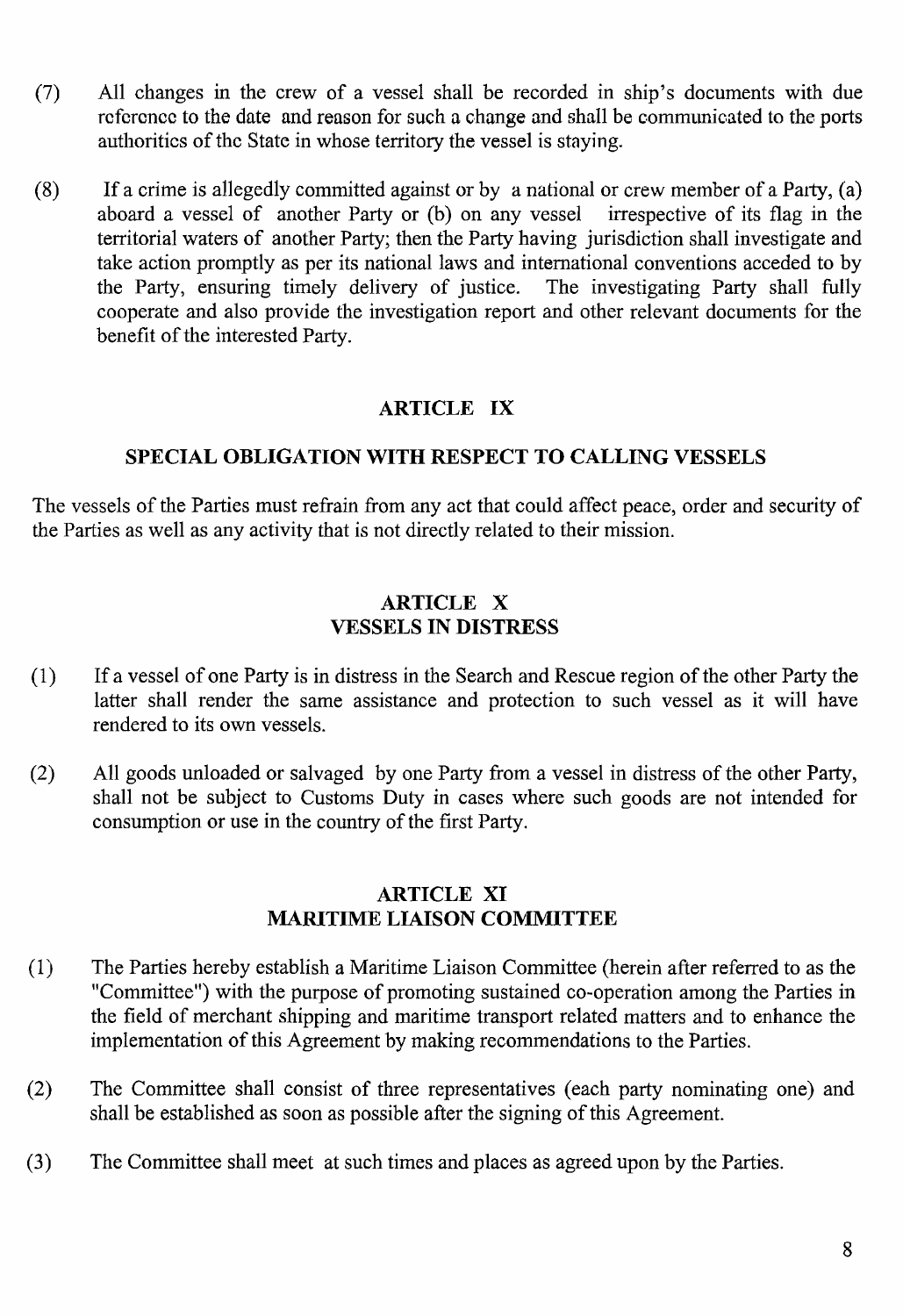(4) The Committee shall decide upon its own procedure and quorum.

#### ARTICLE XII CONSULTATION AND SETTLEMENT OF DTSPIJTES

- (1) The Committee must be consulted on any dispute arising from the interpretation or implementation of this Agreement.
- (2) If the dispute is not settled after consultations in the Committee, it must be submitted to the competent authorities for direct negotiations.
- (3) If the dispute cannot be resolved through direct negotiations among the competent authorities of the Parties, the latter then have recourse to diplomatic channels.

#### ARTICLE XIII PAYMENT OF CHARGES AND DUES

- (1) The payment of port charges and berthing charges or dues by a vessel of one Party in a port of the other Party shall be made in currency freely convertible in accordance with the relevant domestic law governing exchange control.
- (2) Subject to the domestic law in force in the respective territories of the Parties, receipts and income received in the territory of one Party by shipping companies registered in the territory of the other Party may be used for the payment of any charges and dues in the territory of the first Party or may be transferred in accordance with the applicable provisions governing currency transactions and exchange control of the latter Party.

#### ARTICLE XIV AMENDMENTS

This Agreement may be amended by agreement in writing among the Parties.

#### ARTICLE XV ENTRY INTO FORCE

This Agreement shall enter into force on the date on which each Party has notified the other Parties in writing through the diplomatic channel of its compliance with the constitutional requirements necessary for the implementation thereof. The date of entry into force shall be the date of the last notification.